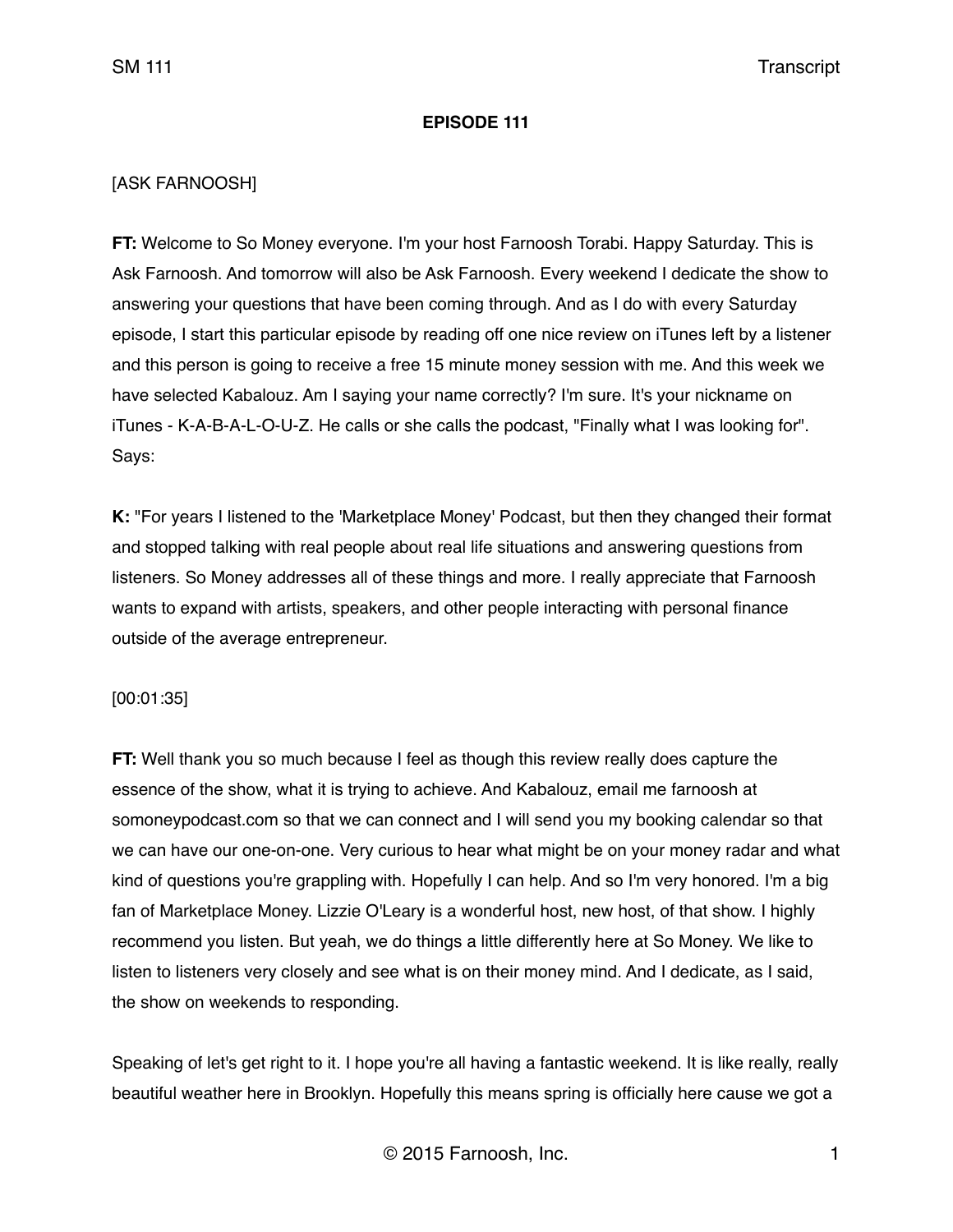little bit of a tease of some warm weather a couple of weeks ago, and then what did we get after that? Snow flurries. What? Okay. So I'm really hoping that this is the official kickoff to some warm weather here. But as I am blabbering away, let me get to our first question for today which comes from our friend Molly. Molly says:

[00:02:51]

**M:** "Hi! I admit I was not familiar with your work until I heard you present at Simmons College earlier this month."

**FT:** Yes, I went all the way up to Boston to Simmons to present. And she says:

**M: "**Thank you for 'When She Makes More'! I turned my side hustle into a career and now I make twice what my husband makes, in half the time!"

**FT:** Wow, that is "When She Makes More Half the Time". I love it. Her question is:

**M:** "Despite years of painful conversations, my 63-year-old mother in law refuses to improve her own financial situation and says she's embarrassed to seek public assistance. Somehow it's less embarrassing to ask hubby and me to cover the bills social security doesn't. How can we shield ourselves, long-term, from her leaching tendencies? Thank you!"

[00:03:36]

**FT:** Well Molly, first I would say, you should listen to my podcast with Valery Rind that aired on Thursday of this week. I think this is, and maybe you've already done this so I don't know so I'm just gonna go with this and say that I think it's a conversation that your husband should have with his mother. And he should explain to her that he, you and he, have huge goals that you need to afford. Whether it's to someday buy that home, or have a family, or expand your family, or just frankly that you need to save money to secure your own future and that you wanna work with your mom, with mom in law, to give her the assistance that she's entitled to. So help her find these benefits that she might qualify for through the government. And I would frame it like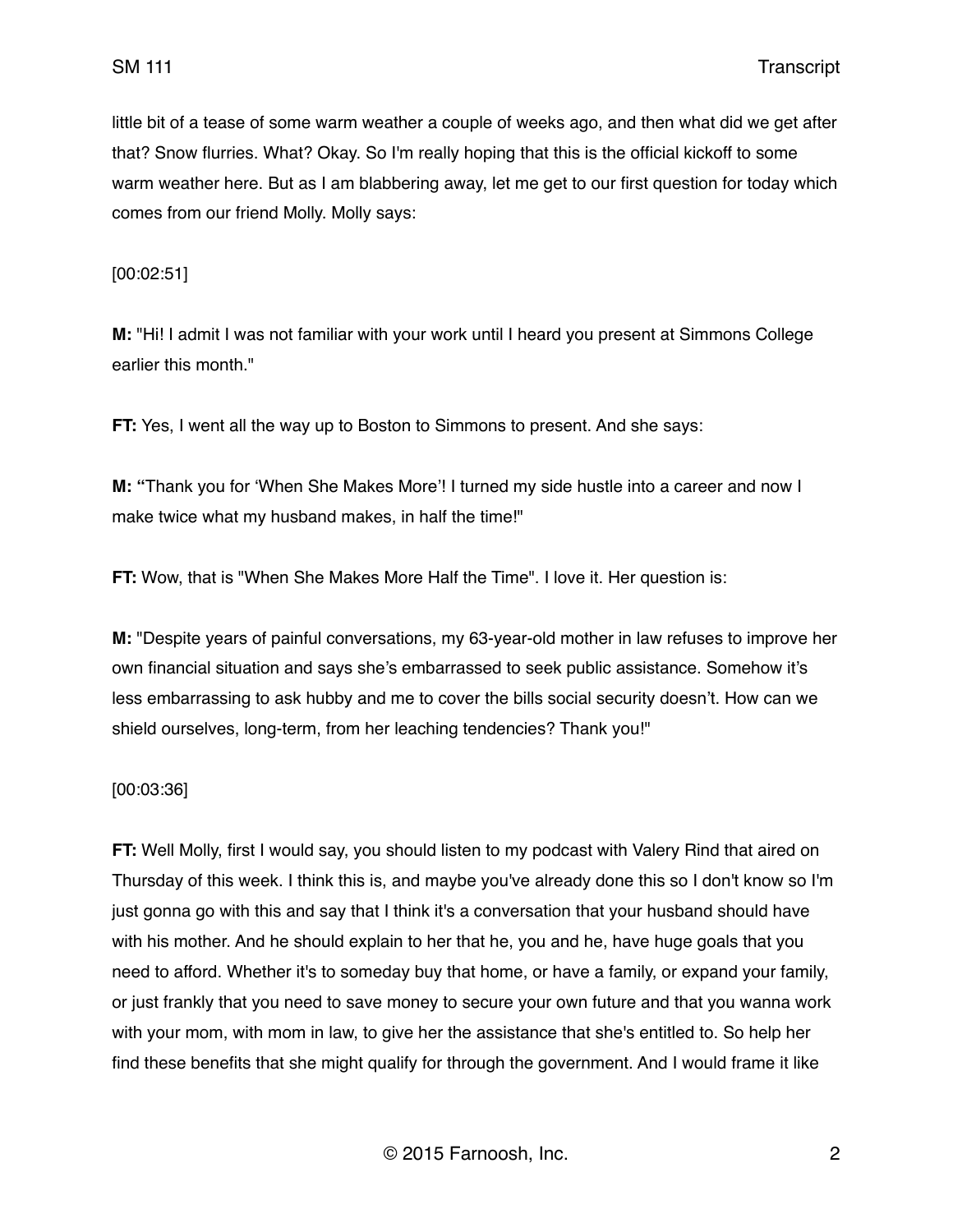that and say, "You know mom, if I were you, I would take advantage of the free money that's out there for you. You know, why not?"

And instead of giving her money, sometimes you can give her help in the form of time, or advice, or going to her house and helping her with any kind of bills that she needs to pay or whatever she needs done. I think that sometimes we forget that we can help our loved ones not just by writing a cheque or paying bills, although they would prefer that. But maybe you can give them something else, or barter with them, or give them your time, or lend a helping hand that can help them alleviate some of their costs. Whatever that is for her I don't know, but I think you just have to be straight up tell her, "This is not in our financial plans. And if we continue helping you at the pace that we are, we will fall behind, we will fall into debt". And don't be embarrassed to literally say that. "This is hurting us, and we want to help you, but this is not the way that we can help you in the best way possible, it's in the end gonna hurt everybody." If you've already done this, and it's not worked, you mentioned that you've already had 'painful conversations', but I would really frame it again by saying that you guys are losing money and that you need to come up with some alternatives. And you know, involve her in that. Like, "What's another way that we could help you that would be meaningful and substantial but wouldn't require us to dip into our savings and perhaps even go into debt.

### [00:05:55]

Another tactic is maybe to involve siblings, if there are siblings or really close relatives to get in on that conversation. Sometimes you just need an intervention. And it doesn't have to be like this hostile takeover, but just really, you know, "We care about you, we're concerned about you, we want you to be taken care of but giving you money every month is just not something that's viable, frankly". And see what she says. Hopefully she will understand.

[00:06:21]

Erin writes and she says: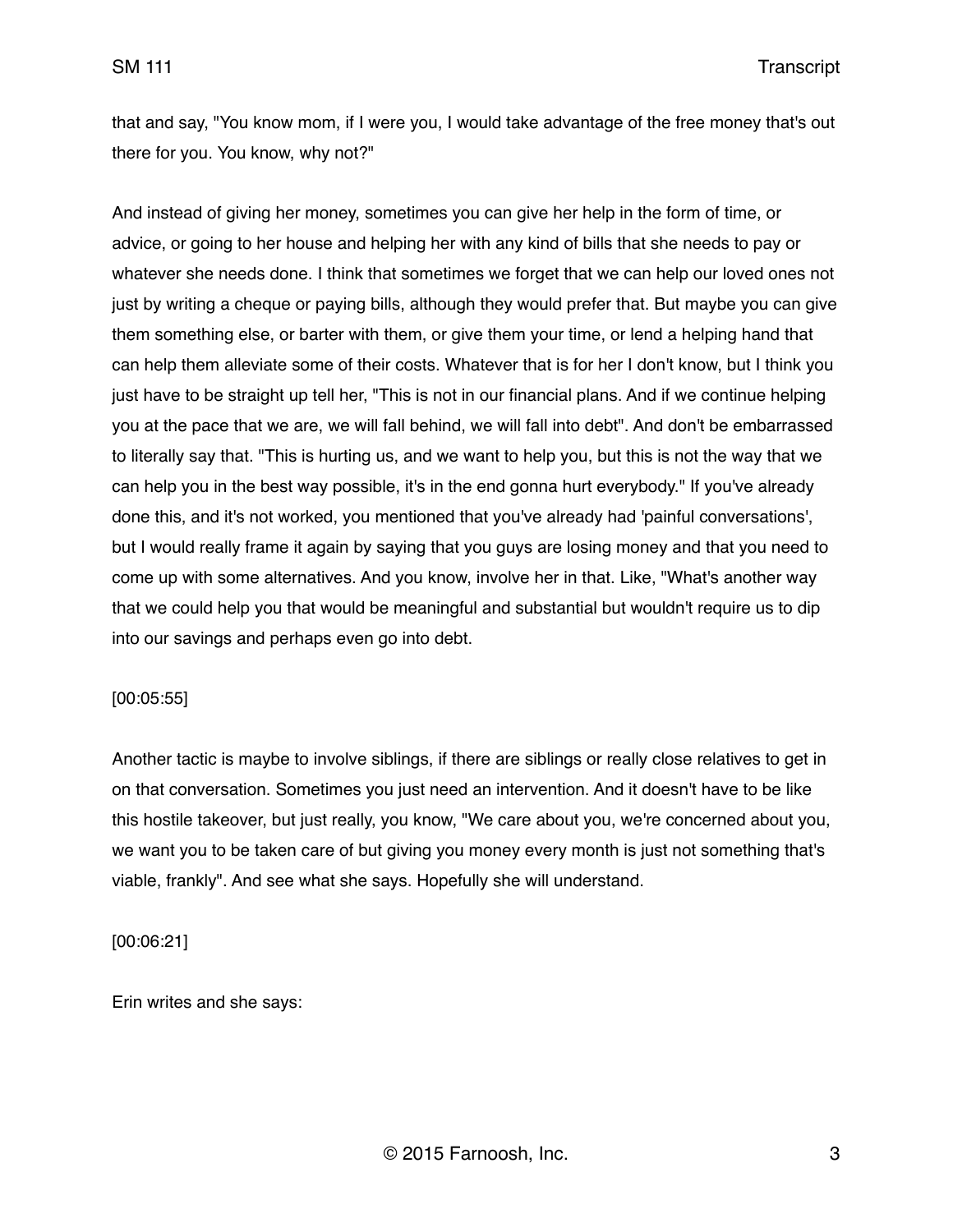**E:** "Hey Farnoosh. I listened to your episode with Ramit Sethi and felt inspired to utilize the resources on his site to up my negotiating game at my annual review. I ended up getting a 40% pay increase from \$50,000 to \$70,000!"

**FT:** Woah! She says:

**E:** "While I was familiar with Ramit before, the podcast was a motivating factor for me to negotiate being paid my worth. I also saw you speak at FinCon last year and subsequently read 'When She Makes More'. I have actually adjusted some of my behaviours in my relationship to ensure money is empowering. Mostly I just wanted to say thank you."

[00:06:57]

**FT:** Well Erin, I'm honored. Thank you so much for tuning in. Ramit is phenomenal. Guys, if you haven't listened to his episode, it's episode 85. I think he is one of the best experts out there when it comes to earning what you're worth. He's extremely motivating, and so I'm happy that that was helpful to you. And congratulations on 70K, you are officially now at a point where studies have found "money will no longer buy you happiness". [Chuckles] If you listened to my interview with Dan Price who is the CEO of Gravity Payments where he raised the minimum wage in his company to \$70,000. The reason he did that, one of the big reasons was that he saw this Princeton study that found that those who earn up to \$70,000, that the more you earn closer to \$70,000 the happier you can become. That earning less than \$70,000 will result in less happiness based on just the cost of living in America today. But beyond \$70,000 your income has really little to do with your happiness. And so after that it's really about how you manage your money and all those other things. So congratulations. I'm happy to hear that, and you don't have a question but I love comments! It makes my day and puts a smile on my face. Thank you so much Erin.

[00:08:09]

Ashley writes in now and she does have a question. She says: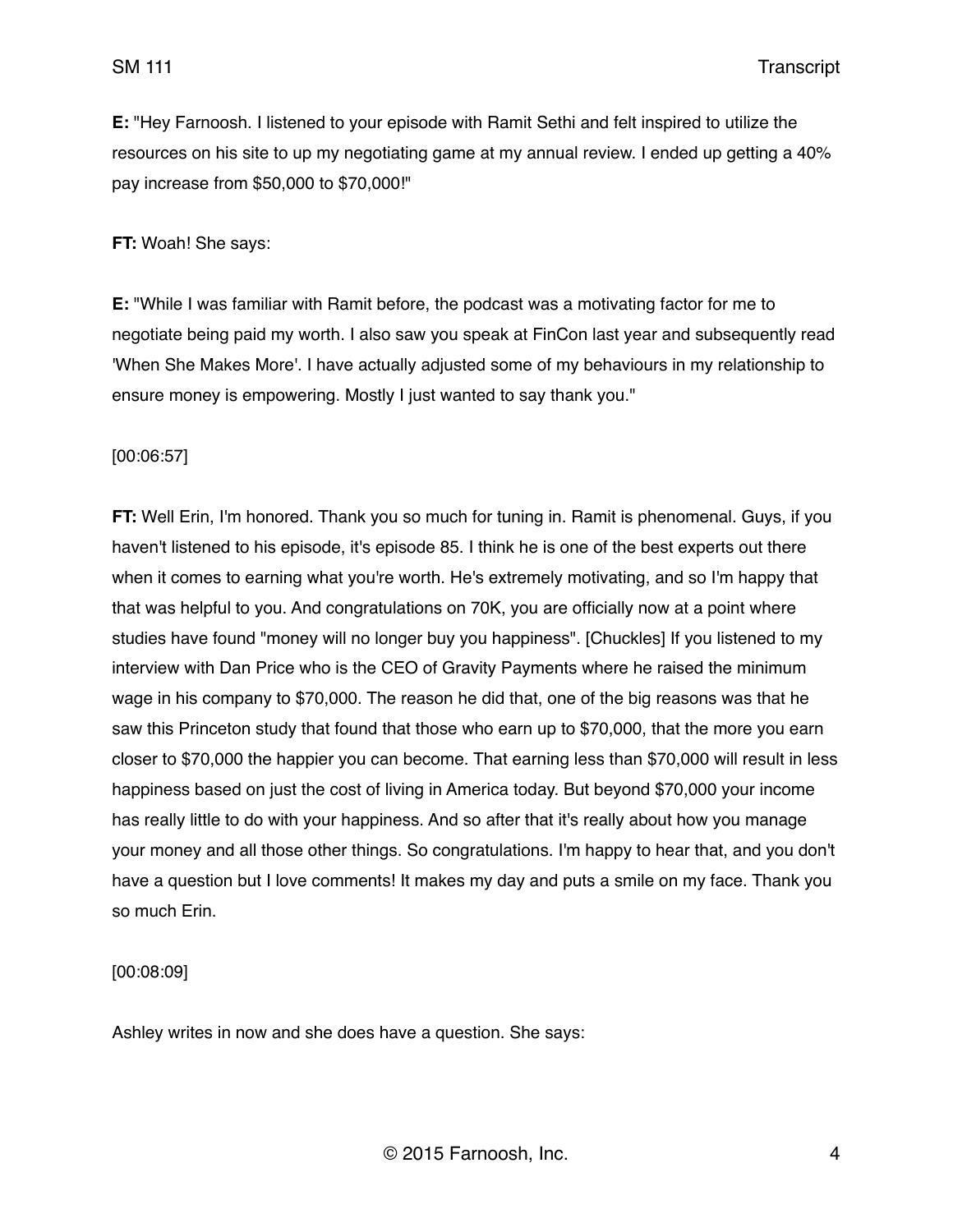**A:** "I look forward to listening to an episode every morning and I'm always looking up your guests and learning more. I have almost \$200 thousand in student loan debt from law school. I'm on an IBR program, which is Income Based Repayment, so monthly payments aren't too much, but at this rate, I won't pay off my loans until they are forgiven in 20 years. I've tried consolidating but my debt to income ratio is too much. I don't know whether I should pay the minimum, invest, and wait out my loans or aggressively pay them down. I have about \$40 thousand in savings but investing is a priority and buying a house someday would be nice also."

**FT:** Well Ashley, what about paying the minimums on those student loan payments every month most of the time, and then when you get, say a tax refund or a raise or a surprise lump sum of cash, if you can pre-commit to saying, "I'm gonna put 50% of that unknown amount of money in the future towards the principle," I think that is a way to kind of get the best of both worlds. So you're not dipping into your savings for this, you're not paying more than the minimum as a rule every month, but when you do make some extra money that you weren't expecting, I would say there's an opportunity here to really become aggressive in that moment. And it will, over time, help you knock down that debt faster, pay less interest over time. I don't want you to have these loans for 20 years. IBR is very helpful, but I look at IBR as really more of a transitional assistance. You know, saying that should get you kind of over a hump, you know, as you have \$200 thousand in student loans right now, but imagine with your starting salary or whatever, it's hard to manage that unless you are on some kind of modified program. But eventually you're gonna make more money and hopefully you'll be able to be more committed to those loans, and you know, pay more than just the minimum and be more aggressive. So that's what I would do. Try to just be conscious of every time you get extra money to put a significant amount of that towards the principle - that's key. Not principal plus interest, but just the principle so that you really knock down that balance.

[00:10:22]

Kevin says:

**K:** "My wife and I are in our late 40's. We live within our means and have saved/invested reasonably well. We have no kids. We have no significant write-offs, and get hit with the AMT"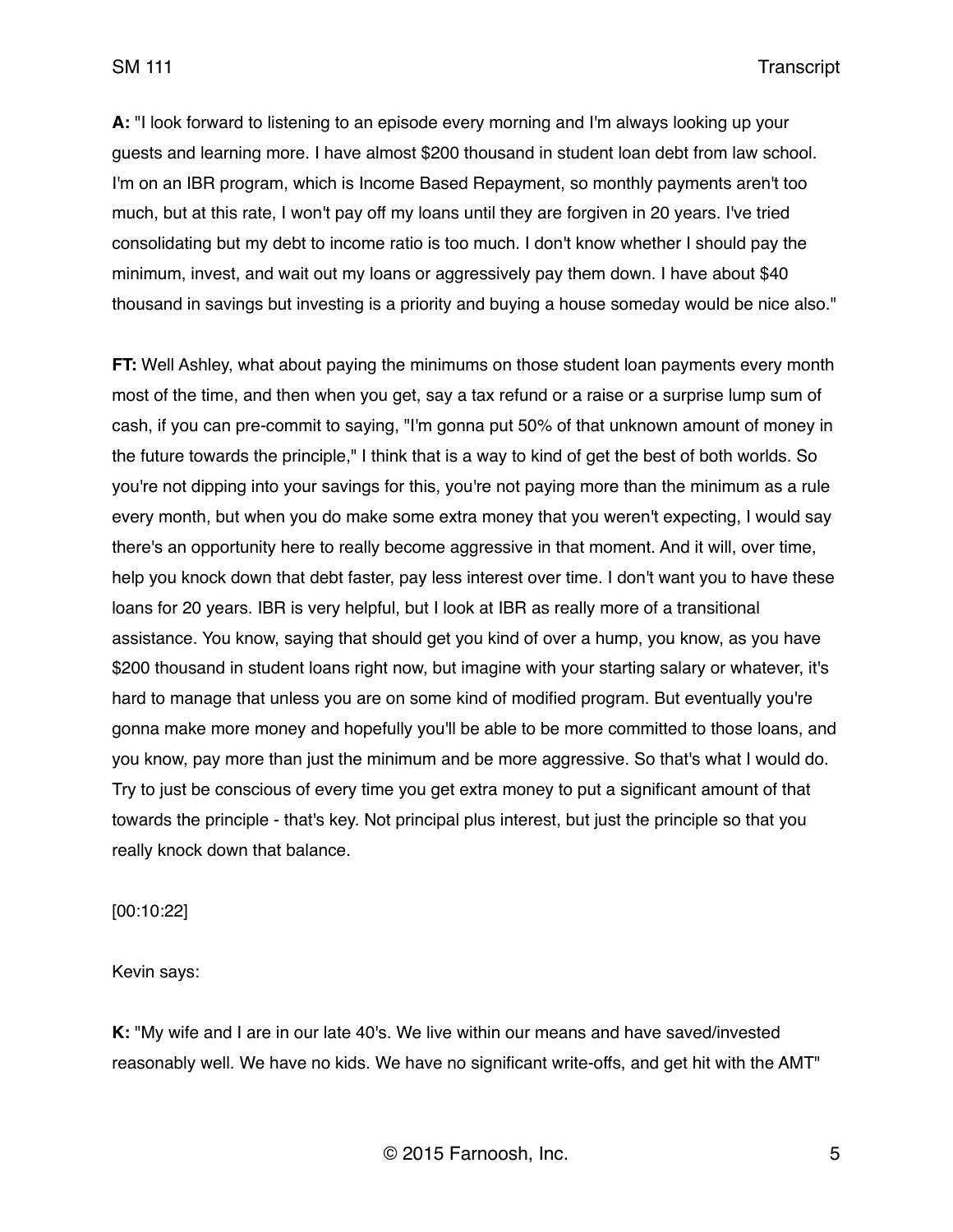SM 111 Transcript

**FT:** Which is the Alternative Minimum Tax. He says:

**K:** "If we just stop working for a few years (or more) are we doing any long term damage to potential Social Security benefits, or anything else? It feels like we're working to pay for commuting! Thank you!"

#### [00:10:46]

**FT:** Well Kevin, I'm not really sure what to focus on here. You're talking about the AMT, which is an unfortunate tax burden, the fact that you may lose Social Security if you quit working for those, for any number of years, which is potentially true. And you also say that you have jobs that aren't paying you enough because you feel like you're just working to pay for commuting. So, I would start by just addressing this issue of your job. Perhaps you're in the wrong job, or your job doesn't seem to be paying you enough or is fulfilling enough, you're okay with quitting. Maybe focusing on that, because your job really is such a source of, it can be such a source of happiness or dismay. And if your job is really just a source of stress, and you're not inspired at work, I think that's an area to focus on. It's worth your time to focus on finding another job that either is closer to home so you can not have to spend so much on the commute, time and money. You can maybe work from home. You know, so think about maybe putting more of your energy and your focus on the job. I don't recommend not working for 3 years, you're able bodied, you're in your 40's, you may have a lot of money now but you wanna be able to take advantage of these years when you can work, you know? And people are willing to pay you still. If you go out of the job market for 3 years, I don't know what it's gonna look like when you return. So that's a risk. I think that the issue that's really jumping out at me here is that you're in an unhappy job. And if you made more, if you made more doing a job that you enjoy that was even just closer to your home, I think that maybe it would change things around for you and your wife. So work on that, and if you have any specific questions about job hunting, I'm happy to hear from listeners more than once of course. So let me know how things go.

#### [00:12:33]

And that is a wrap ladies and gentlemen. Thank you so much for joining me on So Money Ask Farnoosh Edition. Having a lot of fun looking at all of your questions. I really respect

© 2015 Farnoosh, Inc. 6